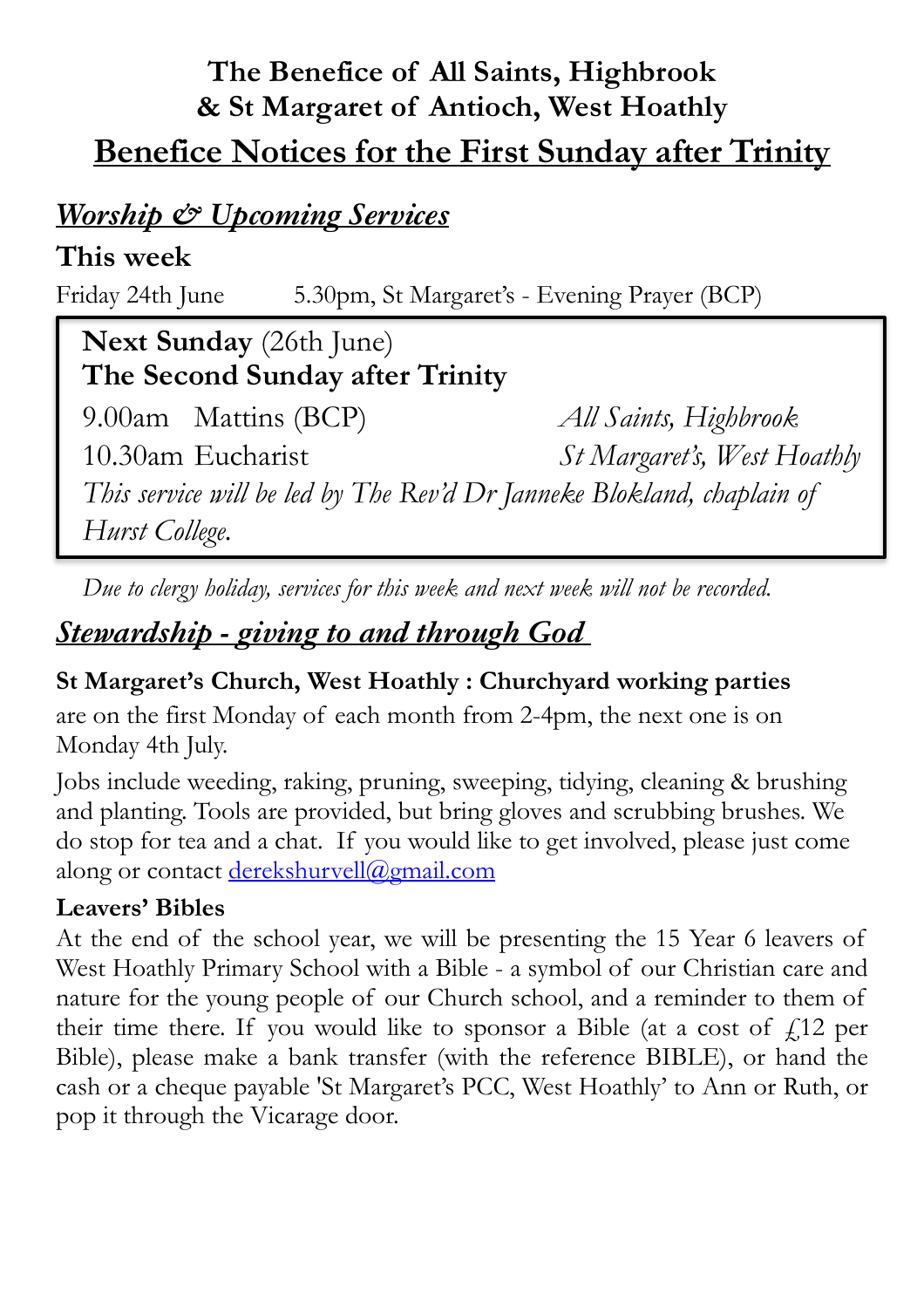# *Study - deepening our understanding of God*  **The Bible - a guided read**

#### Reading the Bible is a very important part of Christian discipleship, and this guide provides you with a little background information and a goal for the week. You can use any translation of the Bible, a book or online.

Set a little time aside each day to read through the passage, and let the passage sit with you throughout the day.

### We begin a new letter : **Hebrews**

**Author:** Originally it was thought to Paul, but the style is very different.

**Background:** Most likely written before 70AD and the destruction of Jerusalem. **Purpose:** To show that Jesus is the fulfilment of the Old Testament.

**What does the author want us to learn ?** There is no longer anything between us and God: faith in Jesus has brought us together.

### **The week's plan:**

Monday: Chapter 1— Hebrews begins by explaining God has spoken to his people in the past through the prophets, but now he has spoken to us through Jesus, his Son. Jesus is greater than the angels.

Tuesday: Chapter 2— The author continues to explain the difference between Christ and angels. Angels are messengers, but Jesus proved the truth through his actions.

Wednesday: Chapter 3 — The author then begins to explore one of the Old Testament heroes, Moses. In particular they explore the unbelief of the Israelites, which is a warning to the letter's readers.

Thursday: Chapter  $4 \& 5$  — The rest of the promised land was only a temporary rest. It is through the salvation of Jesus Christ that we enter the true rest of God. We are also reminded of the priesthood of Melchizedek.

Friday: Chapter 6— We are not to stay on the basic Christian teachings ("milk") but engage with more difficult subjects ("meat"). Belief in the promises of God is vital, and these promises are found in Jesus. The author reminds us that the curtain in the Holy of Holies was torn in two at the Crucifixion, and Jesus has gone before us into that holy space, and is waiting for us in heaven.

Saturday: Chapter 7 — We return in more detail to Melchizedek. To learn more about him, read Genesis 14.17-24. Melchizedek was a king and a priest, chosen by God and not because he was born into a particular tribe (the Levites). The author of Hebrews argues that the old order of high priests wasn't good enough, so God chose Jesus, just as he did with Melchizedek, this time as the perfect high priest.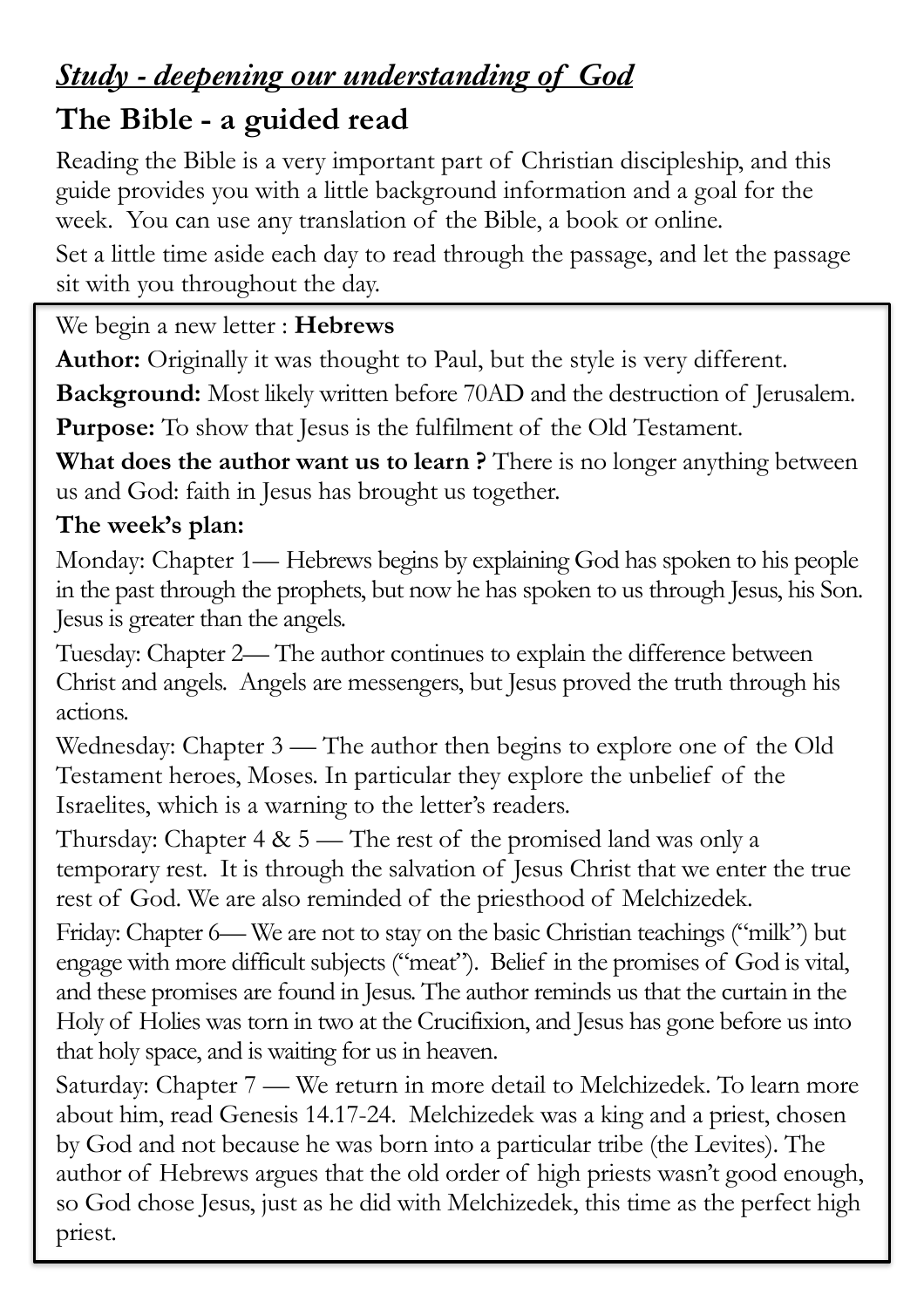## *Mission - joining in with God's work of love in the world*

#### **Basket of Blessings - latest needs**

It's easy to keep supporting those in need by placing a few items in the Basket of Blessing. Whilst Mthr Nicol is on pilgrimage please drop off items in the basket in St Margaret's church porch.

*East Grinstead Food Bank:* 

- **•** Coffee Small/Large jars
- **•** Porridge
- **•** Fruit Juice (1 litre Long life)
- **•** Cup-a-soup
- **•** Toilet bleach

## *Events - bringing us together as a community*

#### **National Garden Scheme - Luctons**

To raise money for Family Support Work, Luctons (on North Lane in West Hoathly) will be open to the public on Saturday 25 June, Sunday 26 June and Tuesday 28 June, 1-5pm. Adults 5pm, children free.

### **St Margaret's Fundraising Meeting**

There will be a meeting of the St Margaret's Fundraising & Events team on Thursday 30th June, 7.30pm at Sharpthorne Hall. If you would like to join the team or would like to offer your assistance for any events, please speak to Derek Shurvell for more information.

## *Prayer - spending time with God*

## **Prayer for the week:**

*God of truth, help us to keep your law of love and to walk in ways of wisdom, that we may find true life in Jesus Christ your Son. Amen.*